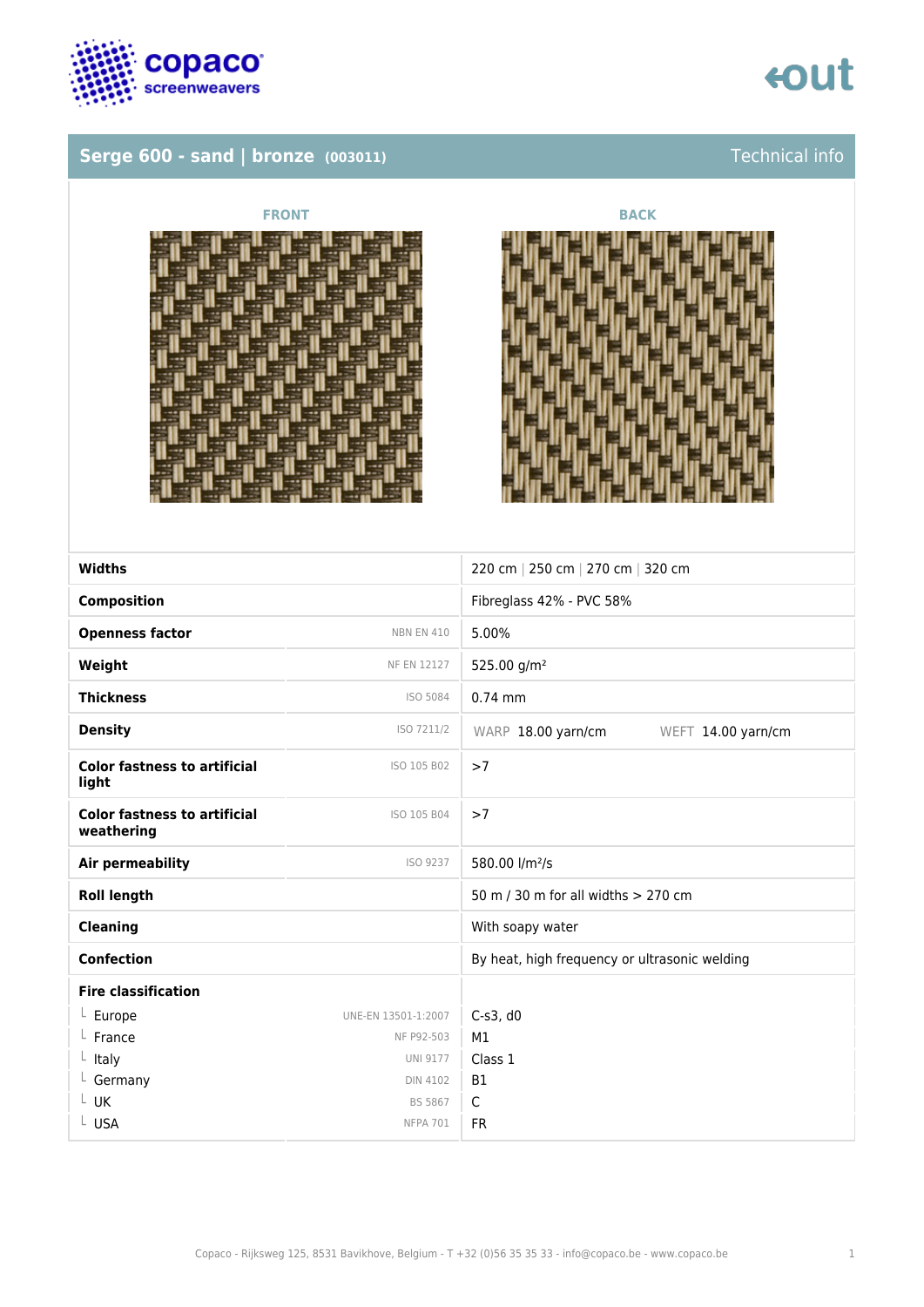

## tout

### **Serge 600 - sand | bronze (003011)** Technical info

| <b>Tear strength</b><br>ISO 4674-1 methode 2           |                                            |
|--------------------------------------------------------|--------------------------------------------|
| $L$ Original                                           | WARP 8.50 daN<br>WEFT 7.50 daN             |
| L After climatic chamber -30°C                         | WARP 7.80 daN<br>WEFT 7.50 daN             |
| $\perp$ After climatic chamber +70°C                   | WARP 8.20 daN<br>WEFT 7.20 daN             |
| <b>Elongation up to break</b><br>ISO 1421              |                                            |
| $L$ Original                                           | <b>WARP 3.10 %</b><br>WEFT 2.75 %          |
| $\perp$ After color fastness to artificial light       | <b>WARP 4.00 %</b><br><b>WEFT 2.90 %</b>   |
| $\perp$ After colour fastness to artificial weathering | <b>WARP 3.50 %</b><br><b>WEFT 2.80 %</b>   |
| $\perp$ After climatic chamber -30°C                   | <b>WARP 3.00 %</b><br><b>WEFT 2.50 %</b>   |
| $\perp$ After climatic chamber +70°C                   | <b>WARP 2.85 %</b><br><b>WEFT 2.50 %</b>   |
| <b>Breaking strength</b><br>ISO 1421                   |                                            |
| $L$ Original                                           | WARP 260.00 daN/5cm<br>WEFT 225.00 daN/5cm |
| $\perp$ After color fastness to artificial light       | WARP 240.00 daN/5cm<br>WEFT 220.00 daN/5cm |
| $\perp$ After colour fastness to artificial weathering | WARP 240.00 daN/5cm<br>WEFT 225.00 daN/5cm |
| $\perp$ After climatic chamber -30°C                   | WARP 225.00 daN/5cm<br>WEFT 200.00 daN/5cm |
| $\perp$ After climatic chamber +70°C                   | WARP 180.00 daN/5cm<br>WEFT 185.00 daN/5cm |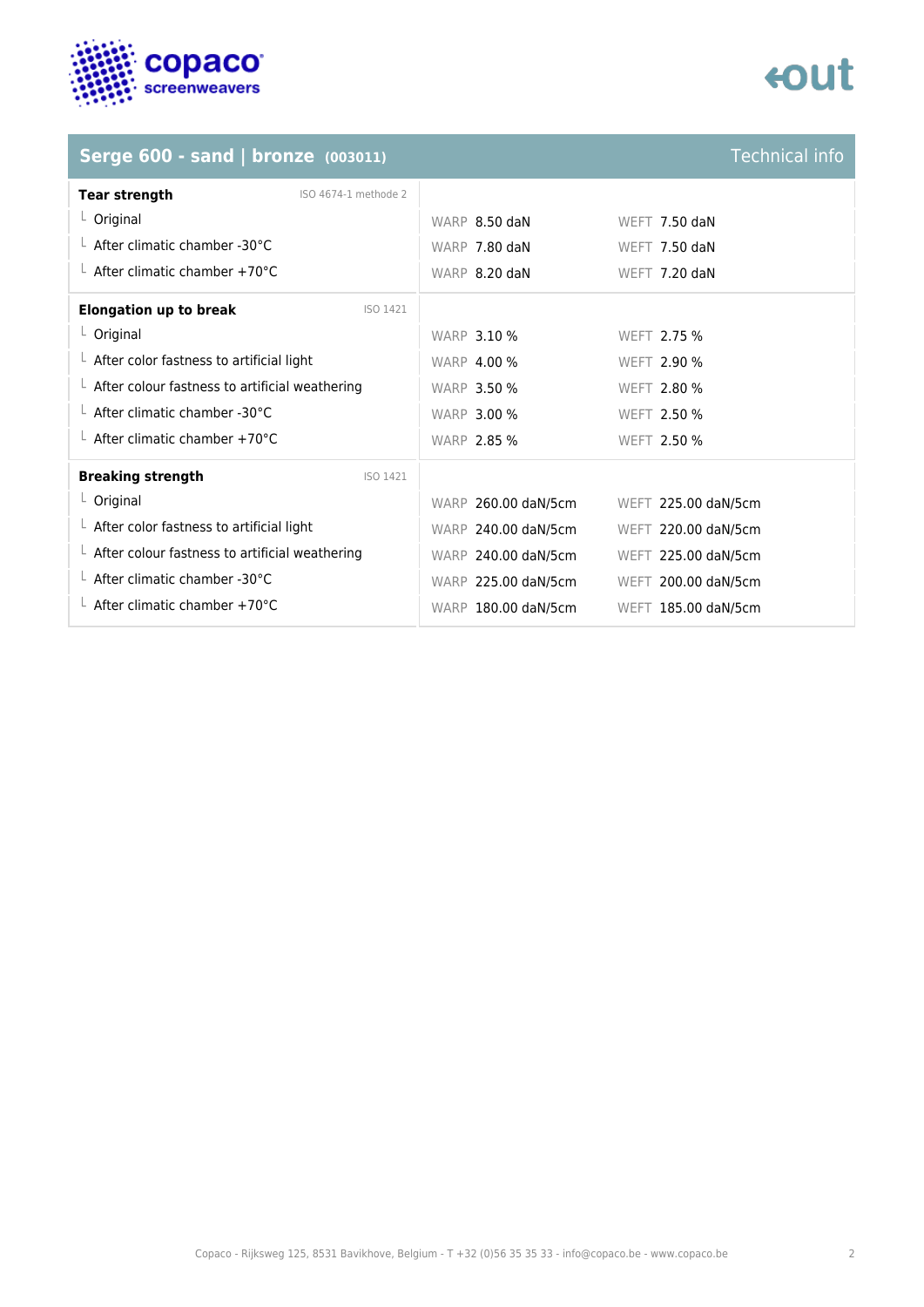



### **Front - Interior** Serge 600 - sand | bronze (003011)

| <b>Visual properties</b> |  |
|--------------------------|--|
|                          |  |

| Tv = Visual light transmittance | 5.00% |
|---------------------------------|-------|
| $Tuv = UV$ transmittance        | 4.00% |

**As = Solar absorptance** 73.20%

**Rs = Solar reflectance** 21.10%

**Ts = Solar transmittance** 5.70%

| Solar energetic properties |  |
|----------------------------|--|
| As = Solar absorptance     |  |
| Rs = Solar reflectance     |  |
| Ts = Solar transmittance   |  |

| Fabric + glazing: G-factor |      |      |      |      |
|----------------------------|------|------|------|------|
|                            | G    | Te   | Qi   | SC   |
| <b>Glazing A</b>           | 0.60 | 0.05 | 0.55 | 0.70 |
| <b>Glazing B</b>           | 0.59 | 0.04 | 0.55 | 0.78 |
| <b>Glazing C</b>           | 0.50 | 0.03 | 0.47 | 0.85 |
| <b>Glazing D</b>           | 0.29 | 0.02 | 0.27 | 0.91 |

G = Total solar energy transmittance / Te = Direct solar transmittance / Qi = Secondary heat transfer factor / SC = Shading coefficient

| Visual comfort                  |         |                  |
|---------------------------------|---------|------------------|
| Normal solar transmittance      | Class 4 | Very good effect |
| <b>Glare control</b>            | Class 3 | Good effect      |
| <b>Privacy night</b>            | Class 2 | Moderate effect  |
| Visual contact with the outside | Class 2 | Moderate effect  |
| <b>Daylight utilisation</b>     | Class 1 | Little effect    |

| Thermal comfort G-factor = Total solar energy transmittance |                  |                  |                  |
|-------------------------------------------------------------|------------------|------------------|------------------|
| <b>Glazing A</b>                                            | <b>Glazing B</b> | <b>Glazing C</b> | <b>Glazing D</b> |
| Class 0                                                     | Class 0          | Class 1          | Class 2          |

| Thermal comfort Qi-factor = Secondary heat transfer factor |                  |                  |                  |
|------------------------------------------------------------|------------------|------------------|------------------|
| <b>Glazing A</b>                                           | <b>Glazing B</b> | <b>Glazing C</b> | <b>Glazing D</b> |
| Class 0                                                    | Class 0          | Class 0          | Class 1          |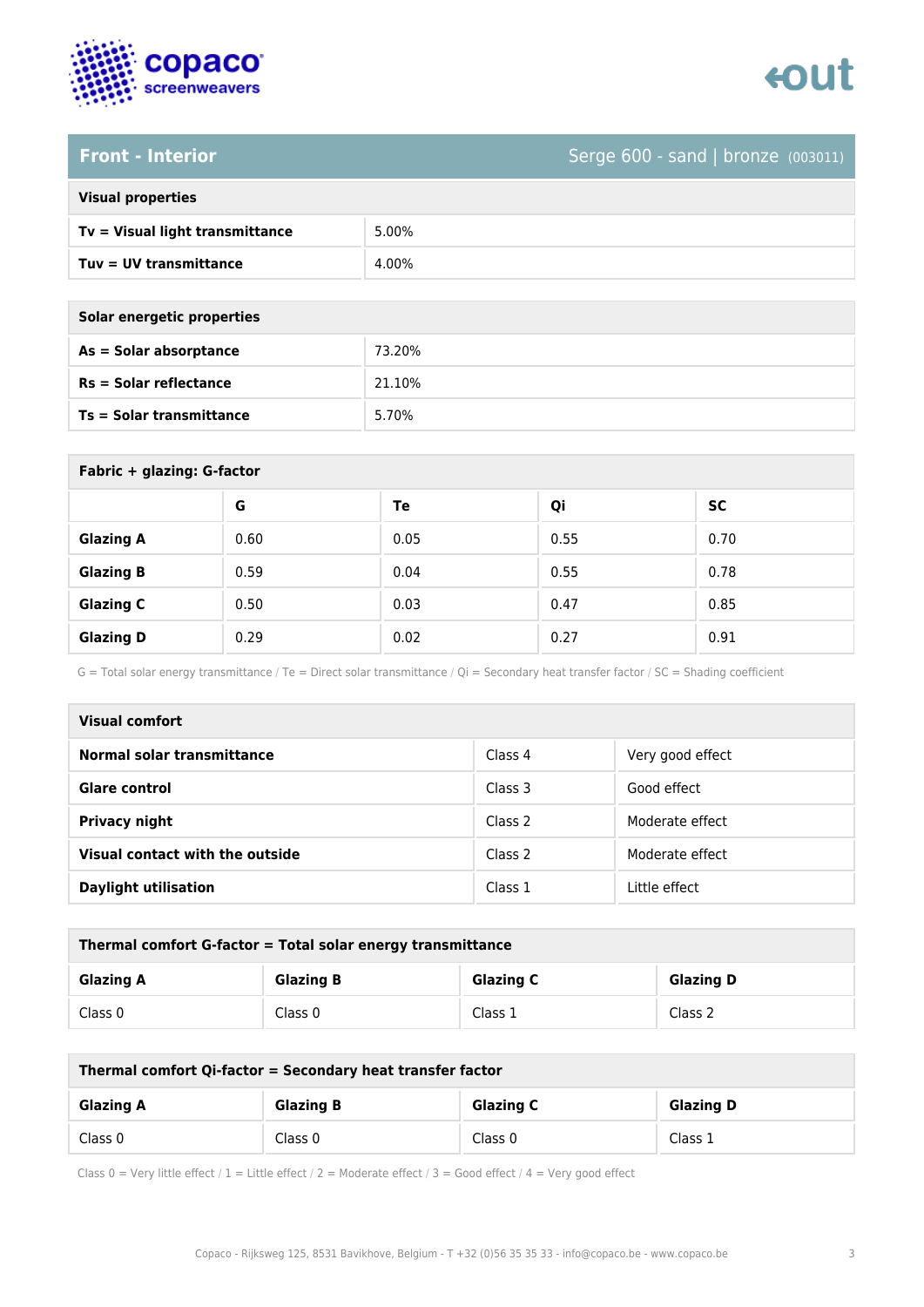

### **Back - Interior** Serge 600 - sand | bronze (003011)

| <b>Visual properties</b> |  |
|--------------------------|--|
|                          |  |

| Tv = Visual light transmittance | 5.00% |
|---------------------------------|-------|
| Tuv = UV transmittance          | 4.00% |

| Solar energetic properties      |        |
|---------------------------------|--------|
| As = Solar absorptance          | 66.30% |
| <b>Rs = Solar reflectance</b>   | 28.00% |
| <b>Ts = Solar transmittance</b> | 5.70%  |
|                                 |        |

| Fabric + glazing: G-factor |      |      |      |      |
|----------------------------|------|------|------|------|
|                            | G    | Te   | Qi   | SC   |
| <b>Glazing A</b>           | 0.56 | 0.05 | 0.51 | 0.65 |
| <b>Glazing B</b>           | 0.55 | 0.04 | 0.51 | 0.73 |
| <b>Glazing C</b>           | 0.48 | 0.03 | 0.45 | 0.81 |
| <b>Glazing D</b>           | 0.28 | 0.02 | 0.27 | 0.89 |

G = Total solar energy transmittance / Te = Direct solar transmittance / Qi = Secondary heat transfer factor / SC = Shading coefficient

| Visual comfort                  |         |                  |
|---------------------------------|---------|------------------|
| Normal solar transmittance      | Class 4 | Very good effect |
| <b>Glare control</b>            | Class 3 | Good effect      |
| <b>Privacy night</b>            | Class 2 | Moderate effect  |
| Visual contact with the outside | Class 2 | Moderate effect  |
| <b>Daylight utilisation</b>     | Class 1 | Little effect    |

| Thermal comfort G-factor = Total solar energy transmittance |                  |                  |                  |
|-------------------------------------------------------------|------------------|------------------|------------------|
| <b>Glazing A</b>                                            | <b>Glazing B</b> | <b>Glazing C</b> | <b>Glazing D</b> |
| Class 0                                                     | Class 0          | Class 1          | Class 2          |

| Thermal comfort Qi-factor = Secondary heat transfer factor |                  |                  |                  |
|------------------------------------------------------------|------------------|------------------|------------------|
| <b>Glazing A</b>                                           | <b>Glazing B</b> | <b>Glazing C</b> | <b>Glazing D</b> |
| Class 0                                                    | Class 0          | Class 0          | Class 1          |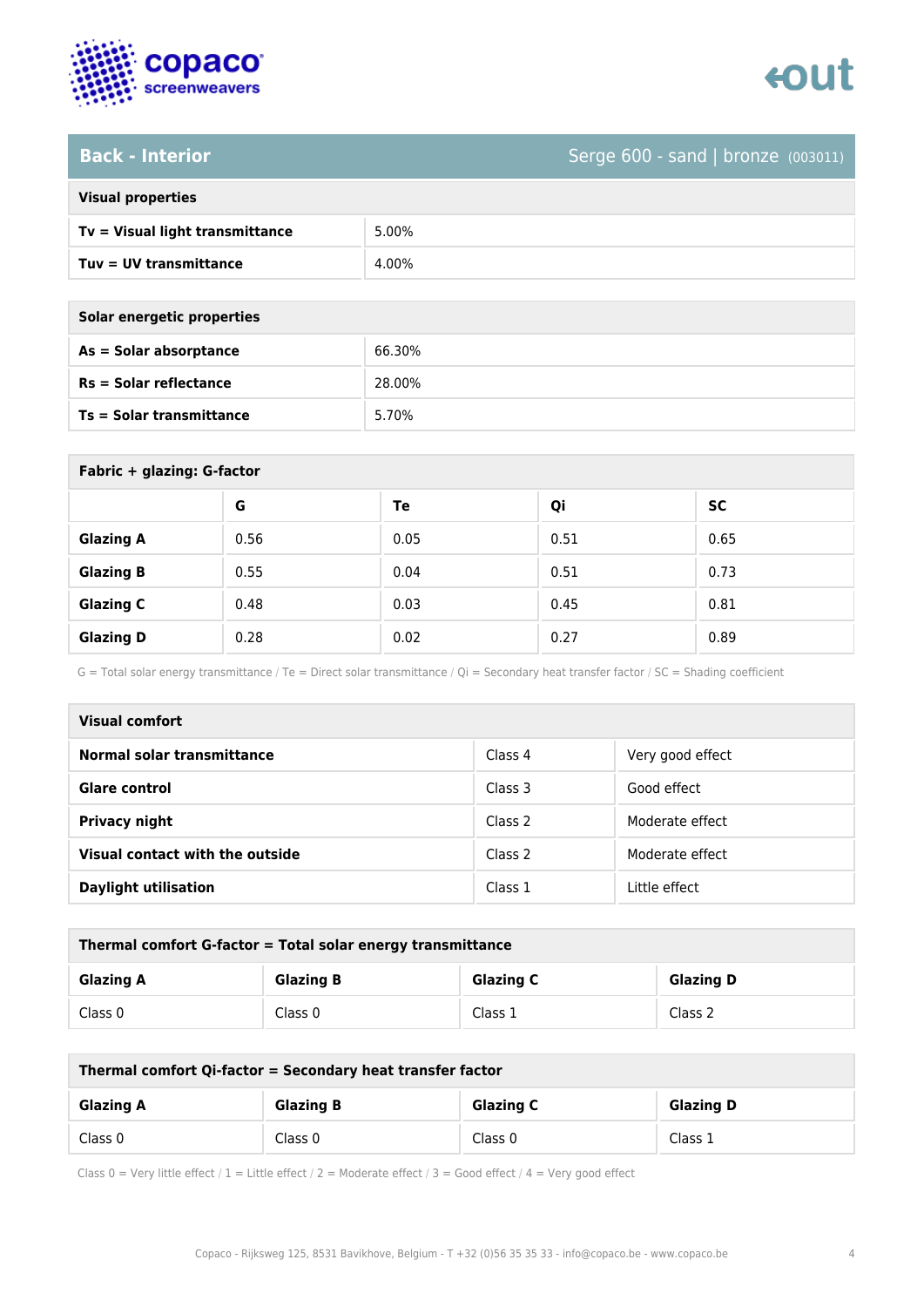

# enut

**Front - Exterior** Serge 600 - sand | bronze (003011)

| <b>Visual properties</b> |
|--------------------------|
|                          |

| Tv = Visual light transmittance | 5.00% |
|---------------------------------|-------|
| $Tuv = UV$ transmittance        | 4.00% |

| Solar energetic properties      |        |
|---------------------------------|--------|
| As = Solar absorptance          | 73.20% |
| $Rs = Solar$ reflectance        | 21.10% |
| <b>Ts = Solar transmittance</b> | 5.70%  |

| Fabric + glazing: G-factor |      |      |      |           |
|----------------------------|------|------|------|-----------|
|                            | G    | Te   | Qi   | <b>SC</b> |
| <b>Glazing A</b>           | 0.21 | 0.05 | 0.16 | 0.24      |
| <b>Glazing B</b>           | 0.16 | 0.04 | 0.12 | 0.21      |
| <b>Glazing C</b>           | 0.10 | 0.03 | 0.07 | 0.17      |
| <b>Glazing D</b>           | 0.09 | 0.02 | 0.07 | 0.27      |

G = Total solar energy transmittance / Te = Direct solar transmittance / Qi = Secondary heat transfer factor / SC = Shading coefficient

| Thermal comfort G-factor = Total solar energy transmittance |                  |                  |                  |
|-------------------------------------------------------------|------------------|------------------|------------------|
| <b>Glazing A</b>                                            | <b>Glazing B</b> | <b>Glazing C</b> | <b>Glazing D</b> |
| Class 2                                                     | Class 2          | Class 3          | Class 4          |

| Thermal comfort Qi-factor = Secondary heat transfer factor |                  |                  |                  |
|------------------------------------------------------------|------------------|------------------|------------------|
| <b>Glazing A</b>                                           | <b>Glazing B</b> | <b>Glazing C</b> | <b>Glazing D</b> |
| Class 2                                                    | Class 2          | Class 3          | Class 3          |